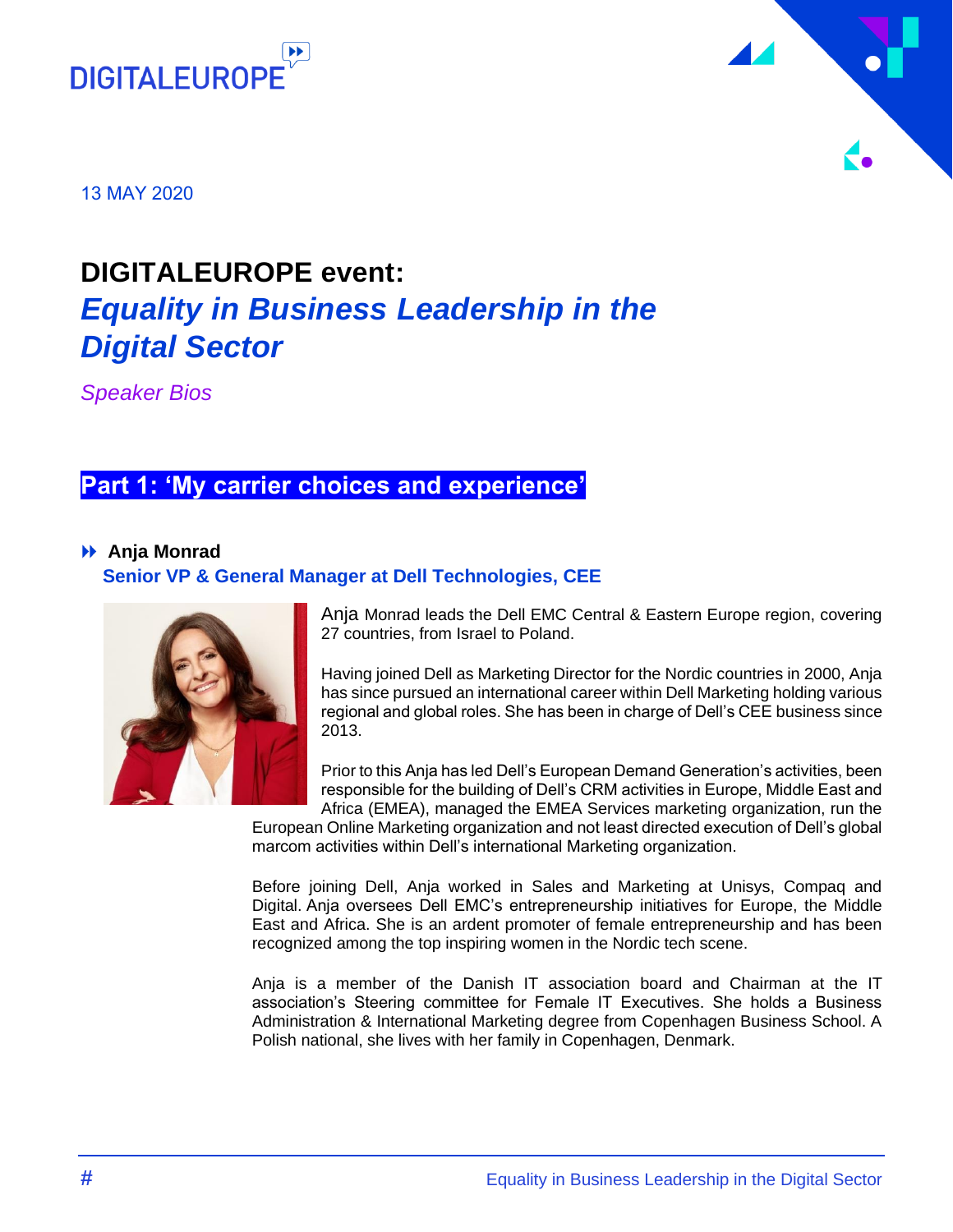### **Elisa Garcia Diaz Head of R&T Cooperations at Airbus**



With an academic background in Aeronautical Engineering, her professional journey took Elisa within the last 20 years through different functions of Airbus, mainly in the defense sector, including procurement, sales and program management.

Her experience on the global ecosystem and Airbus brought her to lead Research & Technology Cooperations since March 2019, responsible for Technology Scouting, Partnerships and Business Development within authorities, including the management of the Experts and Standards community.

### **Hilary Mine VP & Market Unit Leader Nordics, Baltics & Benelux at Nokia**



Based in Netherlands, Ms Mine leads Customer Operations for Nokia in eleven countries across Nordics, Baltics, and Benelux. She and her teams lead sales, business management, delivery and operations across the region.

Prior to her current role, Ms Mine was based in Silicon Valley, and ran Nokia's Global Network Transformation practice. She has also run Alcatel-Lucent's global Consulting Services business, and the full regional business of Alcatel-Lucent in North Asia and Australasia/Oceania which included sales and delivery of large transformation and managed services projects, and well as being Managing Director of both Australia and New Zealand.

Before joining Alcatel, Ms Mine was a much cited analyst and consultant working across the IT and telecom industries. She has worked in the communications and IT field for more than 25 years, during which time she has held senior executive roles with Nokia, Alcatel-Lucent, Technicolor and Probe Research, and has lived and worked extensively in Asia Pacific and Europe, as well as North America.

Ms Mine holds an MBA from San Francisco State University and a BA in Economics from Reed College. She has one daughter, and enjoys cooking, yoga, hiking, and travel.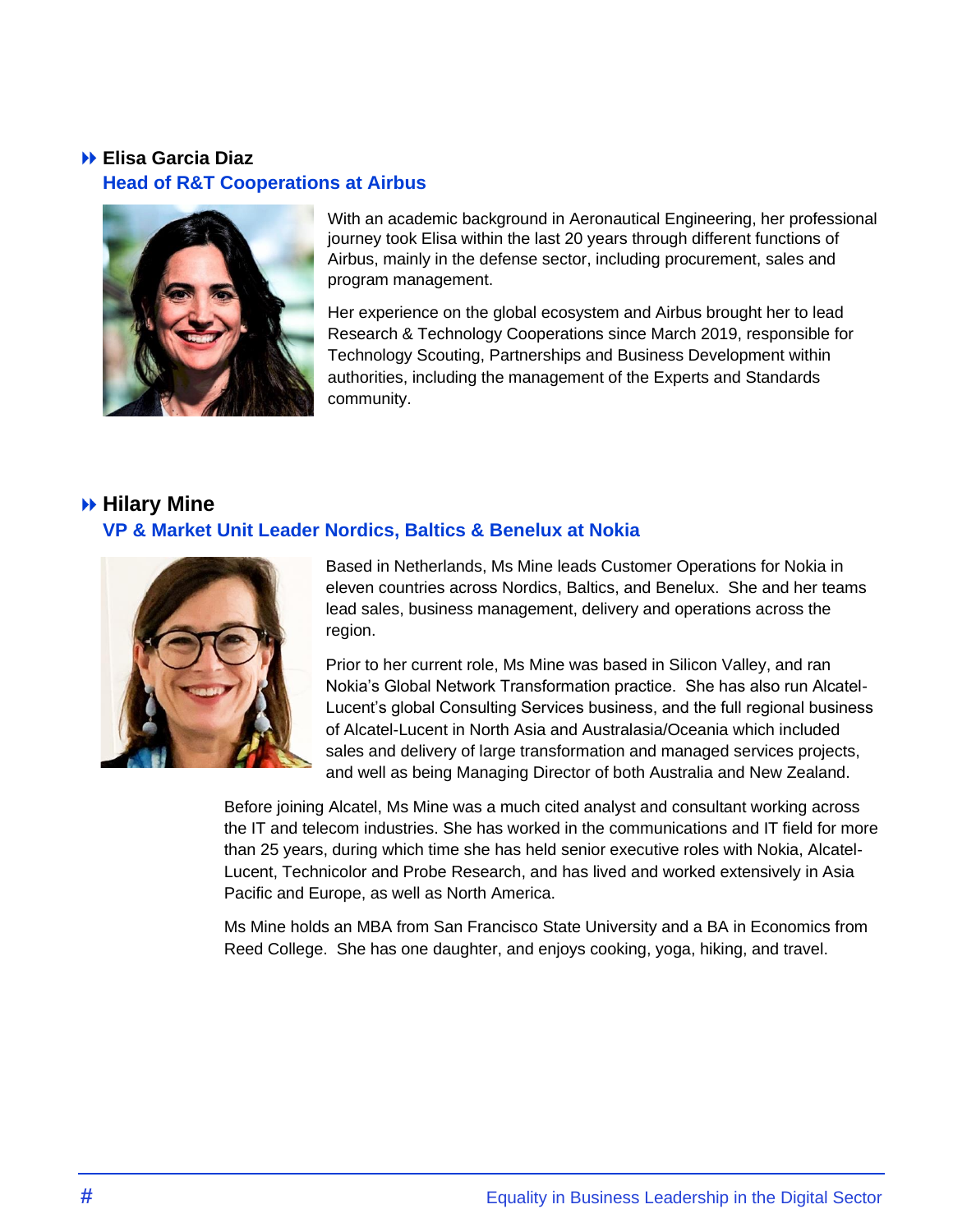### **Marianne Dahl Steensen Vice President at Microsoft, Western Europe**



Marianne Dahl is the Vice President of Sales, Marketing & Operations for Microsoft Western Europe, a role she has held since July 2019. She first joined Microsoft in July 2015 as the General Manager for Microsoft Denmark and Iceland.

Prior to joining Microsoft, Marianne's career had been centered around driving business transformation and change management with leadership positions in Codan Forsikring and TDC, leading Danish insurance and telecommunications companies, respectively. She started her career in Copenhagen as a strategy consultant at Andersen Consulting (later: Accenture).

Marianne is a member of the board of directors at DFDS. She also serves as a member of the central board at the Confederation of Danish Industry, where she has chaired their panel on digitization. She has served as a member of the Digital Disruption Council, which was appointed by the Danish Government in 2017 and the Energy Commission, which was appointed by the Danish Government in 2016. Besides her participation on industry relevant committees, Marianne also spends some of her professional time mentoring entrepreneurs and top digital talents.

Marianne holds a Master of Science (MSc) from Aarhus University where Marianne in 2020 was appointed as Alumna of Honors.

# **Part 2: 'Does the Tech industry have an inequality issue at the leadership level?'**

### **Mariya Gabriel**

### **Commissioner for Innovation, Research, Culture, Education and Youth**



Mariya Gabriel is the European Commissioner for innovation, research, culture, education and youth. She guides all EU policies relating to Horizon Europe, innovation and research, the Erasmus+ programme, education, culture and sport.

Commissioner for Digital Economy and Society from 2017 to 2019. Under her leadership, the digital single market of the European commission became reality. She has created the first pan European programme "Digital Europe" with a budget of 9.2 billion euro.

She has been elected to the European Parliament in 2009, 2014 and 2019.

Mariya Gabriel is Vice-president of the European People's Party and since 2012 she is Vice-President of EPP Women.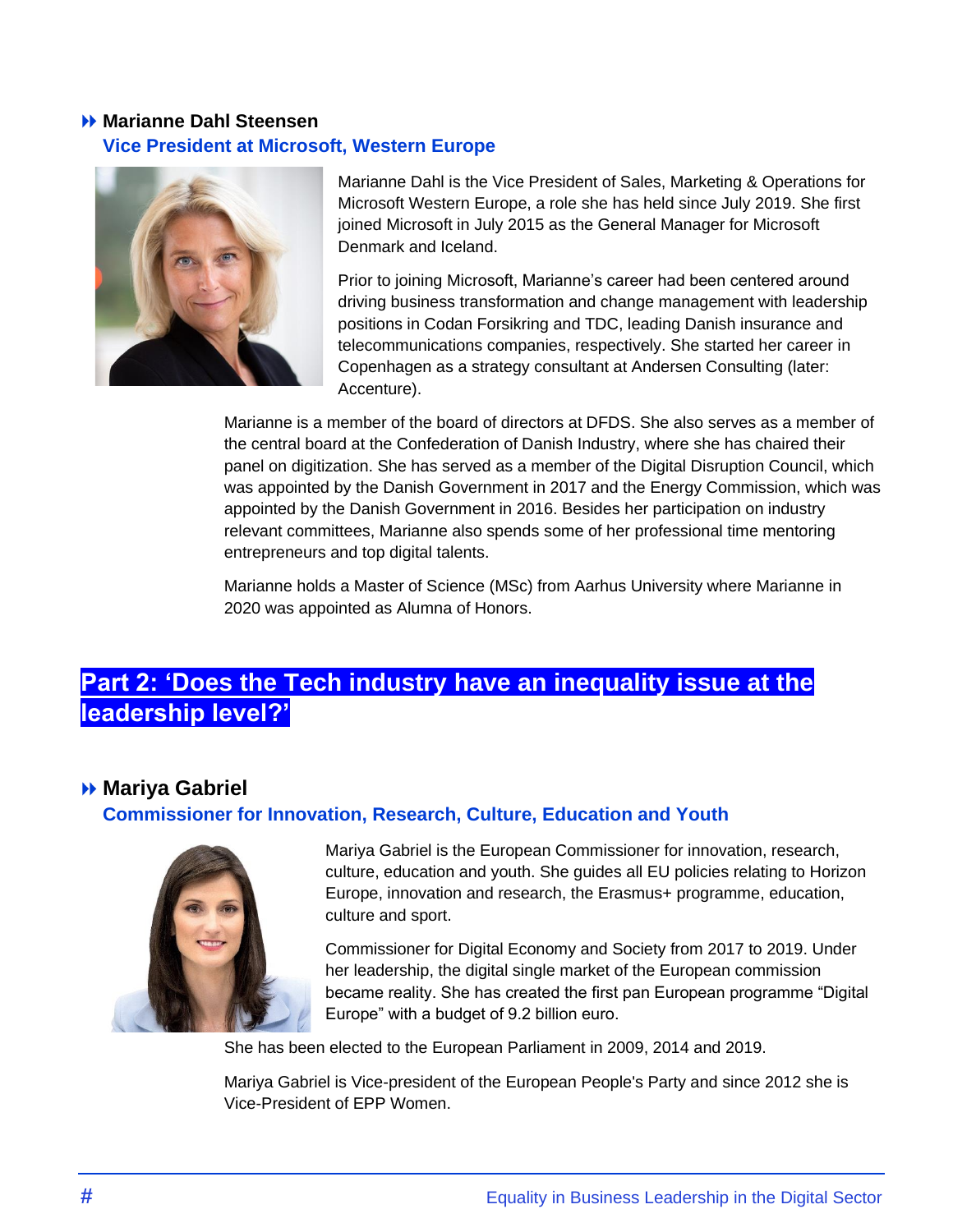She is one of the 50 most influential women in Europe in the field of cybersecurity. Mariya Gabriel has been honored with numerous awards. Among them is the award "Women of Influence 2018" in the category "Talent in Politics", the most prestigious Italian prize "Golden Apple" for highest achievements for women, the Beaumarchais Medal for her contribution to the protection of the interests of European artists. The Honorary Committee of USA-Central European Women in Business Summit awarded her the 2019 award for her series of initiatives to promote greater participation of women in the digital sector and recognition of their role in the development of the digital society and economy.

Mariya Gabriel holds a Masters in Comparative Politics and International Relations from the Institute of Political Studies in Bordeaux.

From 2004 to 2008, Mariya Gabriel was a temporary teaching and research assistant at the Institute of Political Studies in Bordeaux. Her teaching focused in particular on the decision-making process of the European Union, political sociology and international relations.

### **Cynthia Sanfilippo Vice President Public Affairs & Europe Head of L'Oréal EU representation**



Cynthia joined L'Oréal in May 2015 to lead the Corporation public affairs function in Europe.

As leader of the function, she is charge of developing steering & implementing the public affairs strategy of L'Oréal in Europe, coordinating the network throughout the EU region and enhancing its PA capabilities.

French lawyer by training, Cynthia held Government relations positions for US blue chip corporations such as Dow Corning, the silicones manufacturer and 3M, the diversified technology company. As a recognized leader of the US industry in Brussels, Cynthia had the opportunity to take on leadership

positions in Amcham EU and Tech America Europe.

Cynthia also gained experience at CLAN public affairs, a public affairs agency, the legal service of the economic and social committee, the NGO Lawyers without borders, & Maître Emmanuel Pierrat law firm.

Passionate about music, Cynthia is also a cellist by training.

She is married and has 2 children.